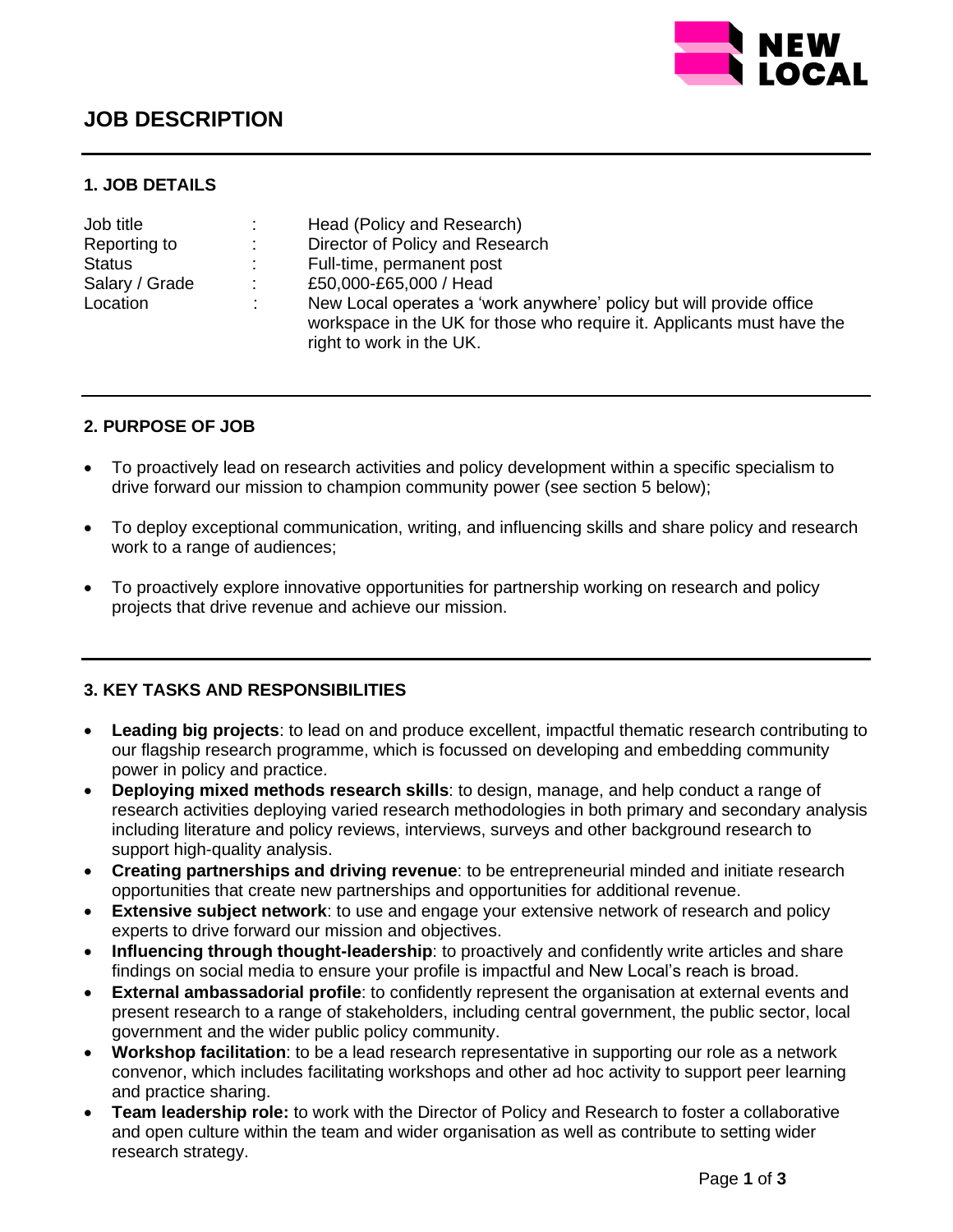### **4. PERSON SPECIFICATION: KNOWLEDGE AND SKILLS REQUIRED** *(E = Essential; D = Desirable)*

- Demonstrable experience in using research skills (qualitative and/or quantitative) to shape and inform policy discussions and ensure relevancy to debates. **(E)**
- Outstanding written skills, with a demonstrable track record of brilliant writing for a range of audiences and a deep understanding of how to present complex research in engaging and accessible ways. **(E)**
- Brilliant verbal communication skills, able to present ideas and arguments in an engaging way to a variety of audiences. **(E)**
- An entrepreneurial mindset with a track record of partnership initiation and business development. **(E)**
- A broad network of research and policy experts and a desire to grow and maintain a strong online profile. **(E)**
- Excellent project planning and project management skills with strong attention to detail. **(E)**
- Capability to work in a highly creative, collaborative, and autonomous way. **(E)**
- Capability to deal with ambiguity and to support team members and partners to manage uncertainty and work towards clarity. **(E)**
- Capability to actively contribute to the highly supportive and friendly organisational culture at New Local. **(E)**
- A champion for community power, who understands and is committed to its principles. **(E)**
- Knowledge in at least one area of specialism of relevance to New Local's work e.g. local government, NHS/health, economic development, organisational change. **(D)**

## **5. NATURE AND SCOPE**

New Local is a think tank and network working to transform public services and empower communities. We publish research on some of today's most pressing issues - like housing, welfare and health informed by our network of 60-plus local authorities.

As Head within the Policy and Research Team, this crucial leadership and delivery role drives forward New Local's research activities. Sitting within a multidisciplinary team of policy and research experts and reporting to the Director of Policy and Research, the postholder needs to bring strong research and writing/communication skills, an entrepreneurial spirit to projects and opportunities, and an extensive network to engage with in order to achieve our mission and objectives. We're really keen that the postholder brings expertise and a specialism in a topic which is most relevant to New Local's research and policy activities particularly health and social care, public service reform, local government, or local economic development for example – we'd love to hear about your specialism and this will then shape the job title 'Head of [Specialism]'.

We pride ourselves on delivering high quality, accessible and practical research that is rooted in activities that are already happening inside our innovative membership. We don't want to publish dense long texts that sit on the bookshelf, we aim to produce engaging materials that inspire people to make change happen. Translating complex issues into simple, captivating messages is a special craft, and we are seeking an individual with a brilliant understanding of how to write, edit and oversee extremely high-quality research to that end.

This is an exciting moment for New Local as we look to expand our activities, our reach, and our influence. The postholder should be a great communicator, exercised to deliver change, and keen spot partnership opportunities.